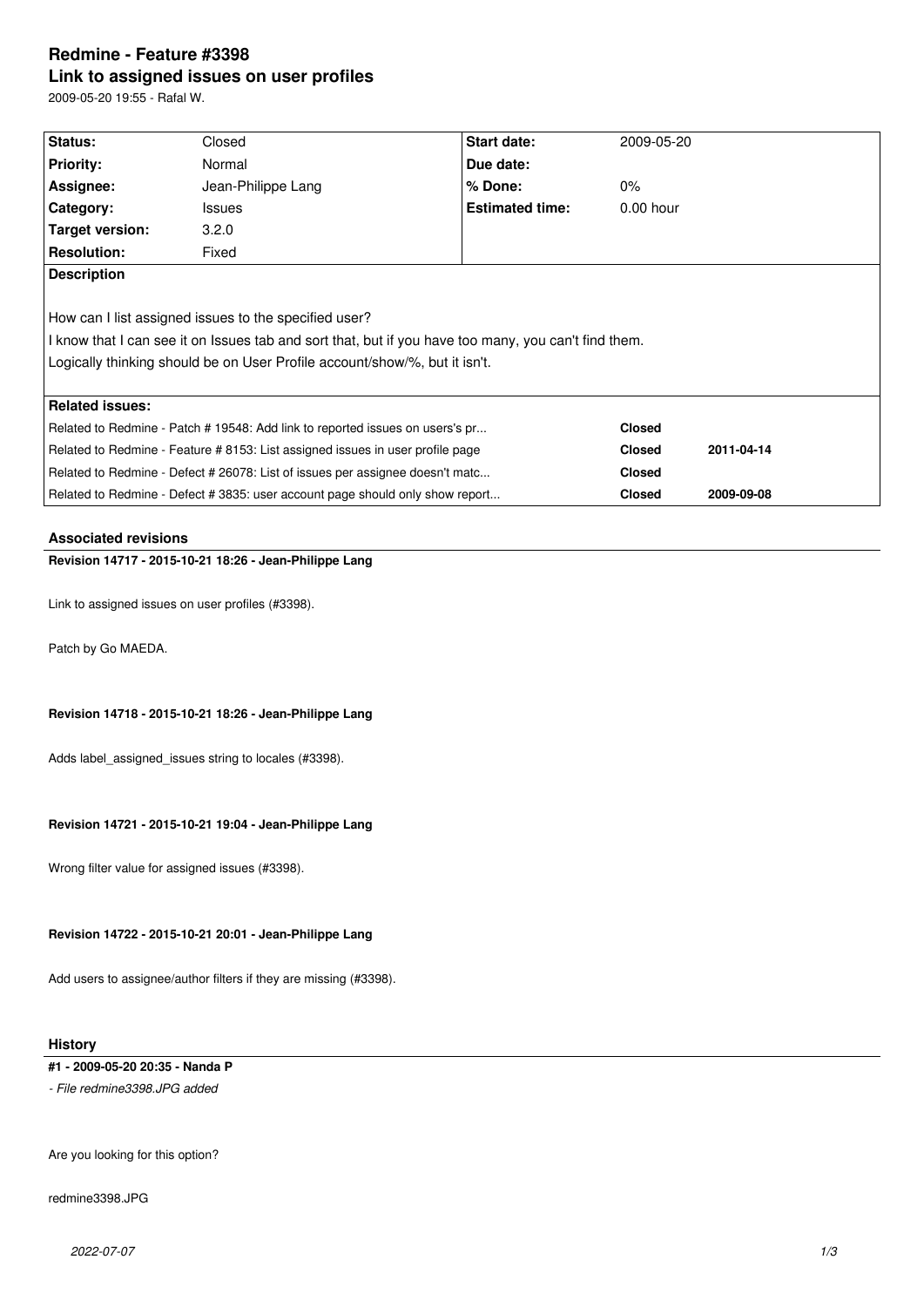# **#2 - 2009-05-20 20:39 - Rafal W.**

Ah, yes, thanks, it will be lot easier.

But it's possible to include on profile user what tasks are assigned to him? Sometimes you want to go to user profile from Issue Page to check what tasks has been assigned to him. It's a feature?

# **#3 - 2009-09-05 21:31 - Greg Mefford**

Rafal W. wrote:

*But it's possible to include on profile user what tasks are assigned to him?*

Maybe something like [[PluginStuffToDo]] would help?

#### **#4 - 2010-01-11 18:39 - Tom Rochette**

Redmine offers the possibility to add a block to the user's page which list all of it's assigned task. The only problem you might have is that is defined as a *per-user* basis, meaning that each users decide whether or not to put the block on their page. You could probably have some sort of plugin or modification add the block automatically to all users and make sure it's not removed.

### **#5 - 2013-03-17 19:15 - Ivan Cenov**

There is a plugin that shows the assigned issues on the user page (not profile page): https://github.com/klausmeyer/redmine\_user\_issues

#### Example:

http://redmine.ourcompany.com/users/3

### **#6 - 2013-03-17 20:28 - Daniel Felix**

- *[Category changed from Documentation](http://redmine.ourcompany.com/users/3) to Issues planning*
- *Target version set to Candidate for next major release*

Yes this could be solved by a plugin but this seems to be a good addition to the core as this would help to get a much better overview over the current workload of a user.

Maybe this could be a release candidate?

# **#7 - 2013-03-18 20:15 - Ivan Cenov**

You are right, this is very common practice, to see what is going on with some user (the boss or PM wants to see project members do). Well this plugin, expanded with more information could be core feature.